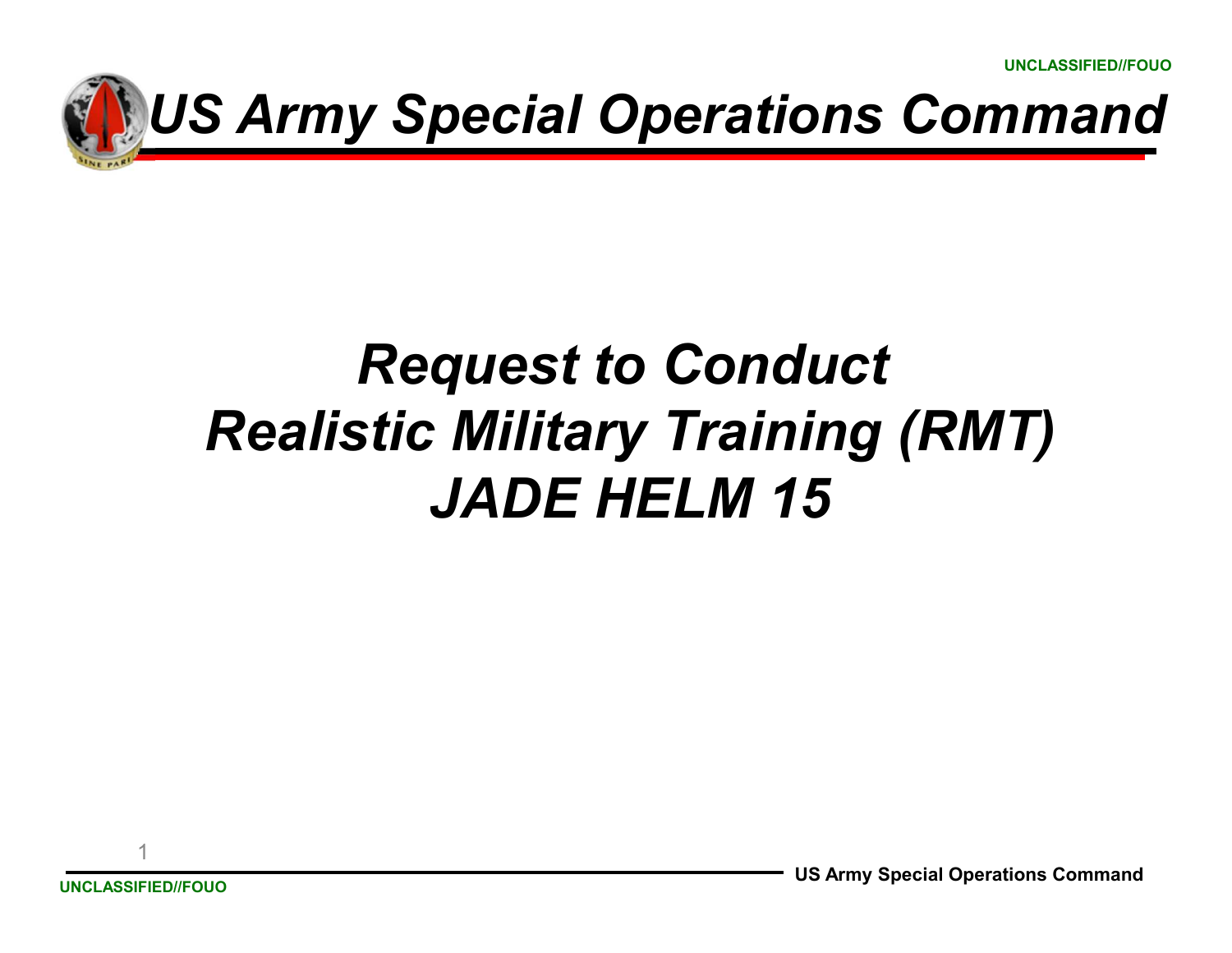

#### **Purpose**

The Commander of United States Army Special Operation Command (USASOC) seeks a written invitation and approval from local officials to conduct Realistic Military Training (RMT) within their jurisdictions for joint military exercise, JADE HELM 15 (JH15)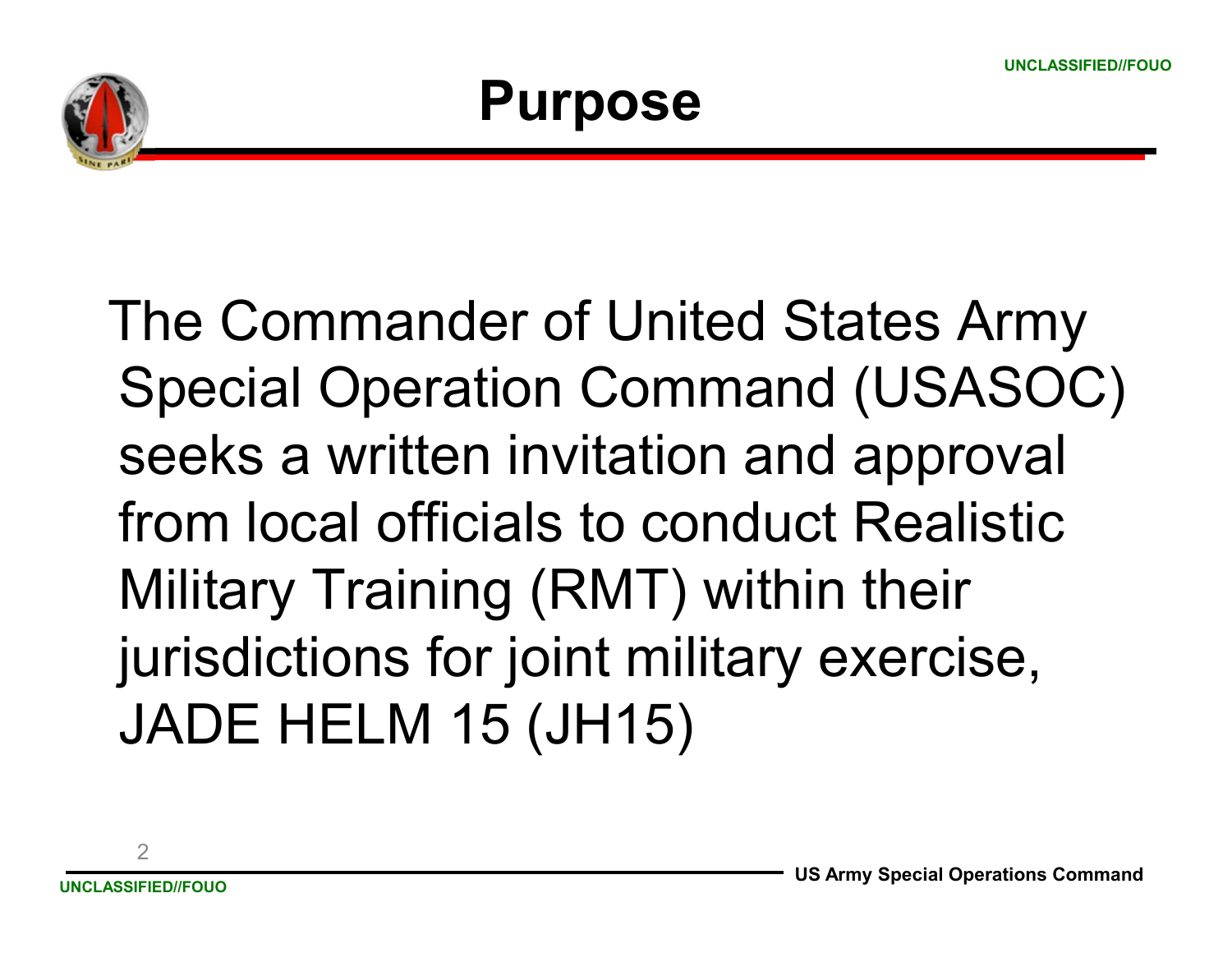

# **What is Realistic Military Training**

- • **Realistic Military Training (RMT) is training conducted outside of federally owned property. The RMT process is designed to ensure proper coordination between DOD representatives and local and regional authorities. The process includes the following measures:**
	- –**Risk Assessment, Medical, and Communications Plans**
	- – **MOU, MOA, and Licensing agreements (training areas, staging areas, role players)**
	- –**Legal Review**
	- $-$  ID of trainin **ID of training, staging areas, role players, airfield, drop zones (DZ) and Landing Zones (LZ) surveys**
	- – **Letters of Invitations obtained from local officials (Mayor, County Commission)**
	- –**Coordination with local, state and federal law enforcement**
	- –**Public Affairs Review**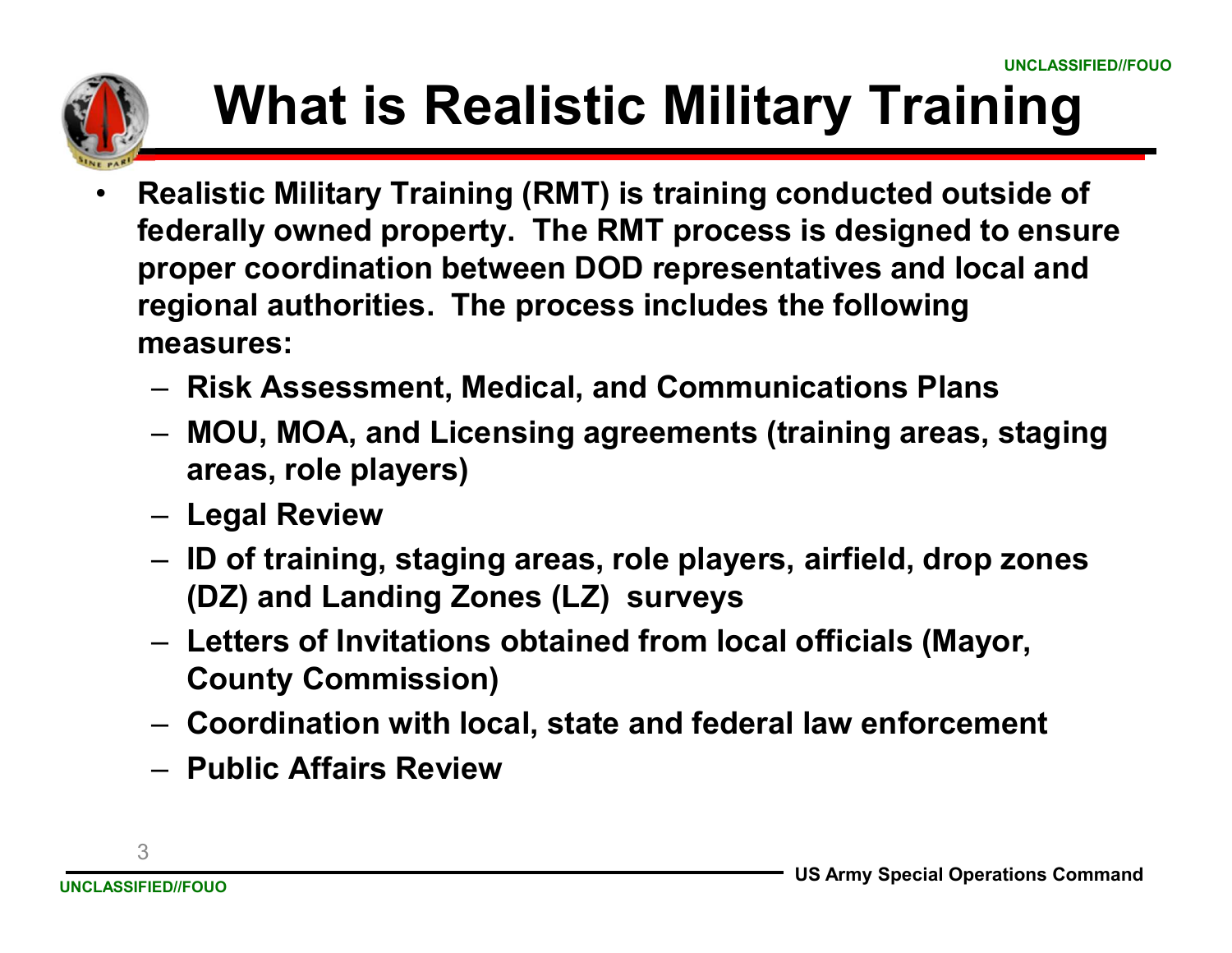

## **What is JADE HELM**

- JH is a challenging eight-week joint military and<br>interagoney (IA) Unconventional Warfare (UW) interagency (IA) Unconventional Warfare (UW) exercise conducted throughout Texas, New Mexico, Arizona, California, Nevada, Utah and Colorado.
- JH is a US Special Operations Command<br>CUSSOCOM) speasered exercise to impre (USSOCOM) sponsored exercise to improve the Special Operations Forces' UW capability as part of the National Security Strategy
- JH 15 will run from 15 July through 15 September<br>2015 2015

4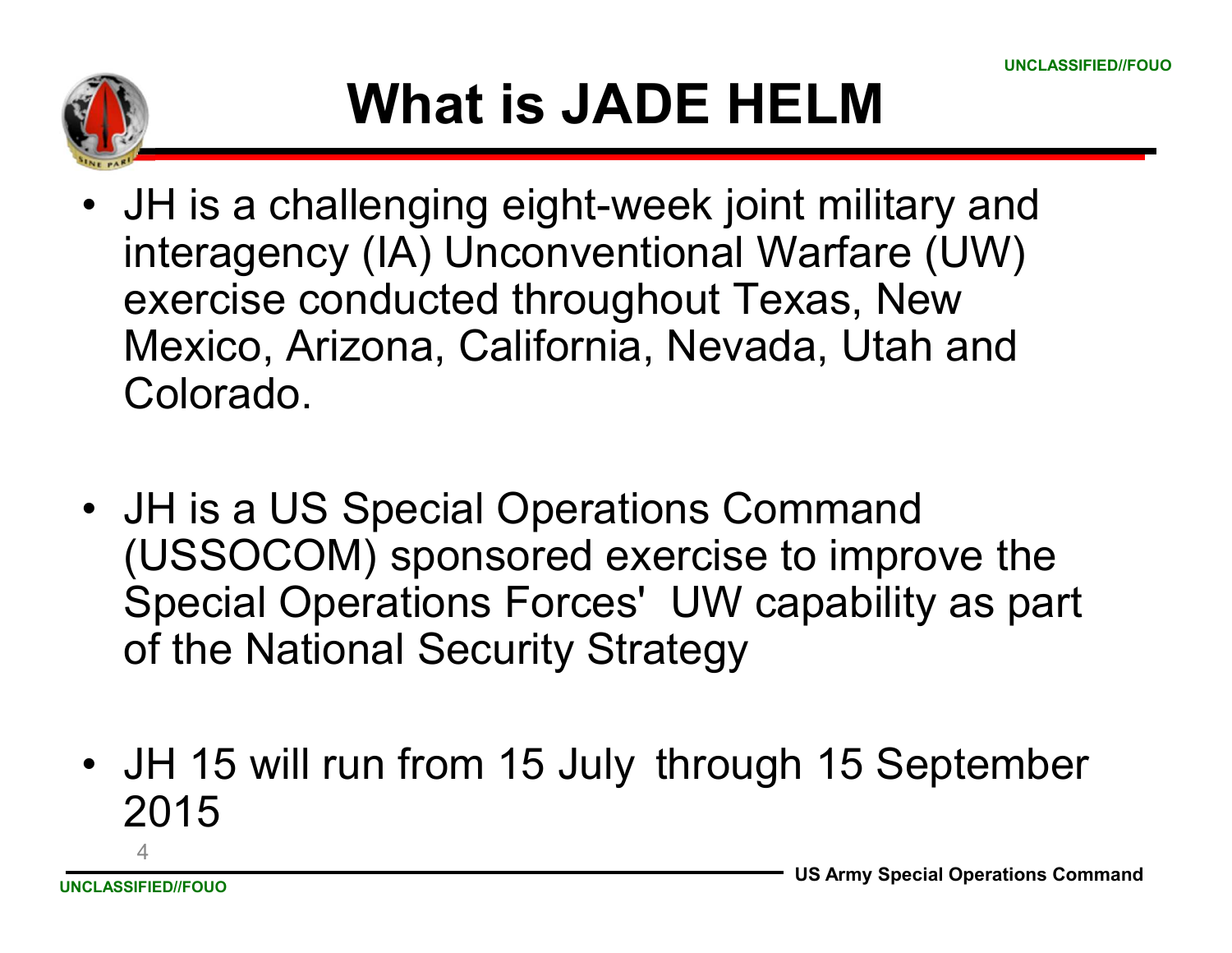

### **Who and Where**

- • Participants:
	- US Army Special Forces Command (Green Berets)
	- US Navy SEALS
	- US Air Force Special Operations Command
	- USMC Marine Special Operations Command
	- USMC Marine Expeditionary Units
	- 82<sup>nd</sup> Airborne Division
	- Interagency Partners
- Exercise Locations within Texas:
	- Bastrop/Smithville, Big Springs, Caddo Lake, Caldwell, Christoval, College Station, Dell City, Eldorado, Goliad, Junction, Leakey, Menard, Mountain Home, San Angelo, San Antonio, and Victoria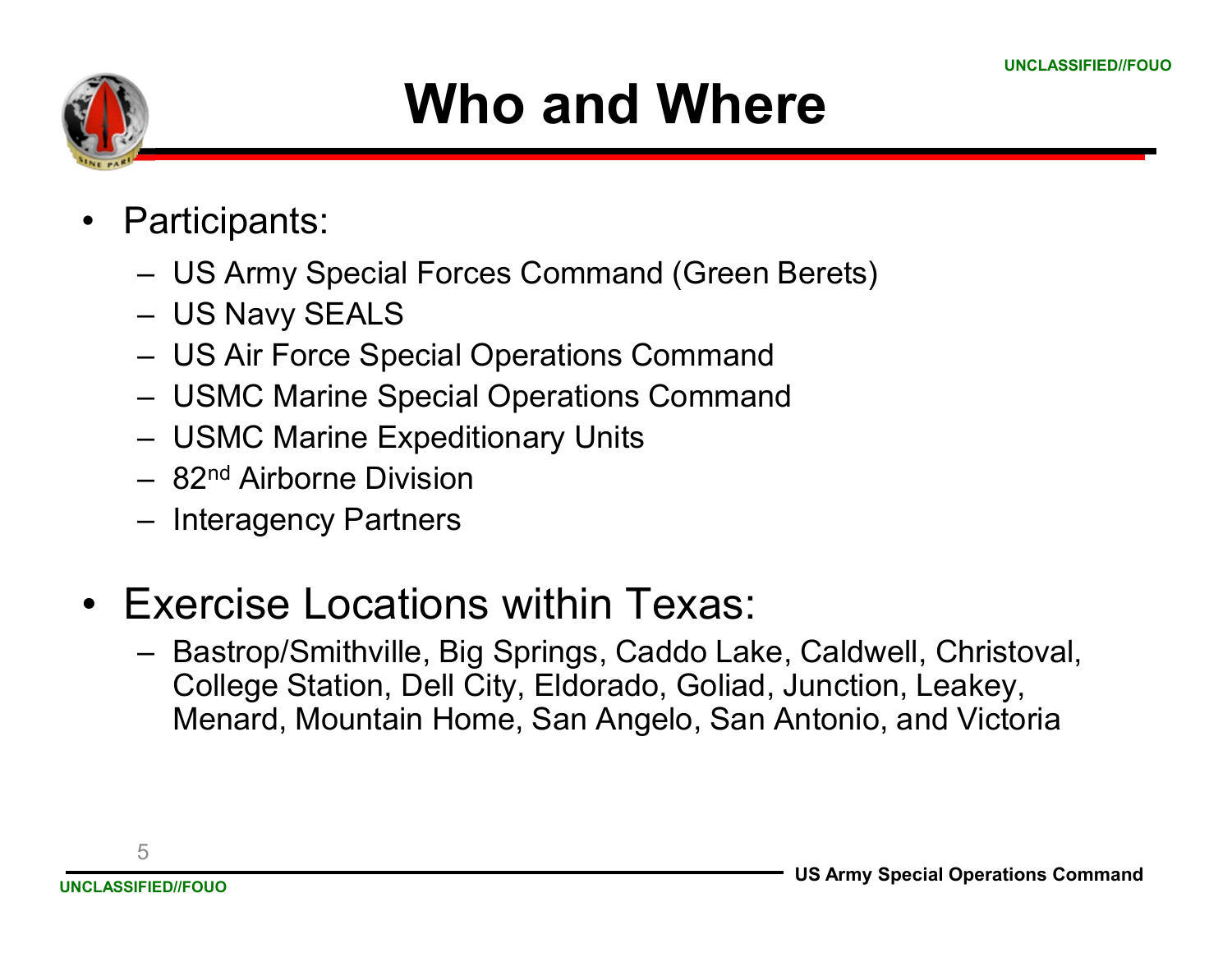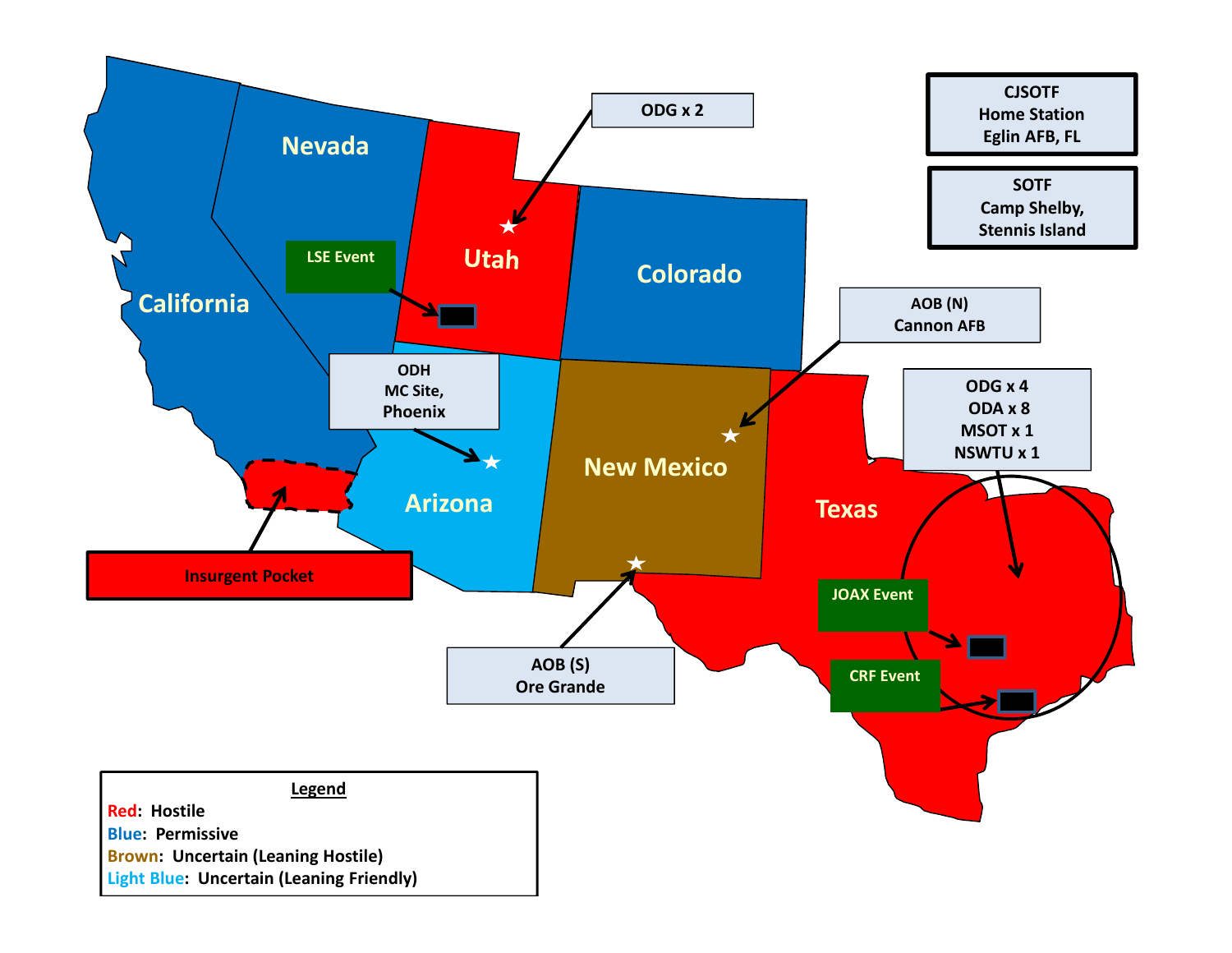

## **Why Texas**

- • The United States Special Operations Command (USSOCOM) has conducted numerous exercises in Texas, because Texans are historically supportive of efforts to prepare our soldiers, airmen, marines and sailors to fight the enemies of the United States.
- To hone advanced skills, the military and Interagency require large<br>areas of undeveloped land with low population densities with areas of undeveloped land with low population densities with access to towns. The proposed areas offer the conditions conducive to quality training because of real obstacles to challenge Joint and IA personnel during planning and execution of their tasks. These challenges include:
	- Operating outside the normal support mechanisms
	- Adapting to unfamiliar terrain, social and economic conditions
	- Operating in and around communities where anything out the ordinary will be spotted and reported (I ocals are the first to ordinary will be spotted and reported (Locals are the first to notice something out of place)
	- The opportunity to work with civilians to gain their trust and an understanding of the issues understanding of the issues

7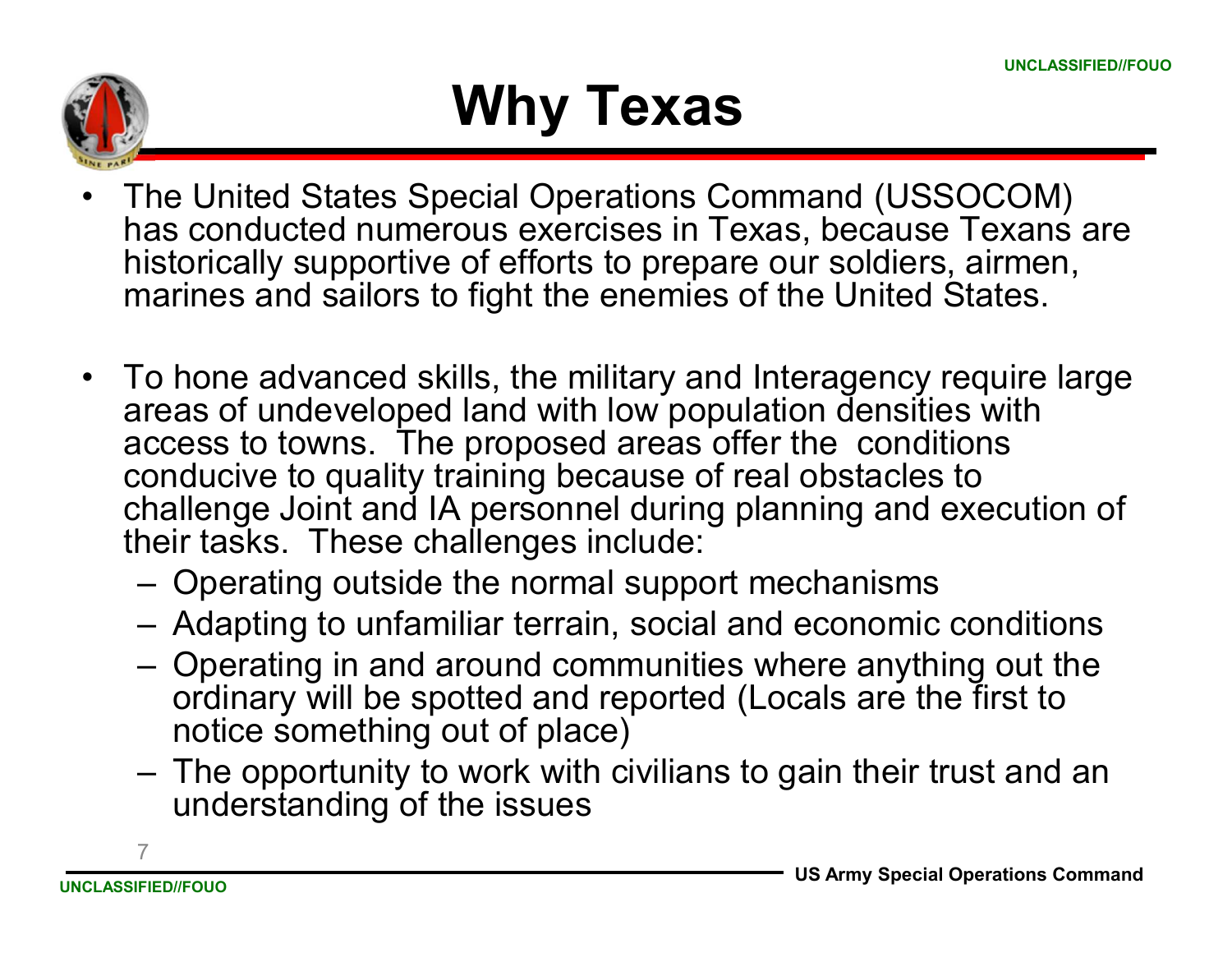

- Over 1,200 service members will participate in JADE HELM<br>45 throughout Toyce to include the training unit, energianal 15 throughout Texas to include the training unit, operational support personnel, and opposing force personnel.
- Anticipate minimal physical impact on given area due to the large area of operations
- • Funding identified for this portion of the exercise will go straight into the economy in the way of supplies, food, fuel, lodging, and services for exercise participants
- Estimated economic impact of JADE HELM is approximately<br>
fia E0.000.00 into the least essence: \$150,000.00 into the local economy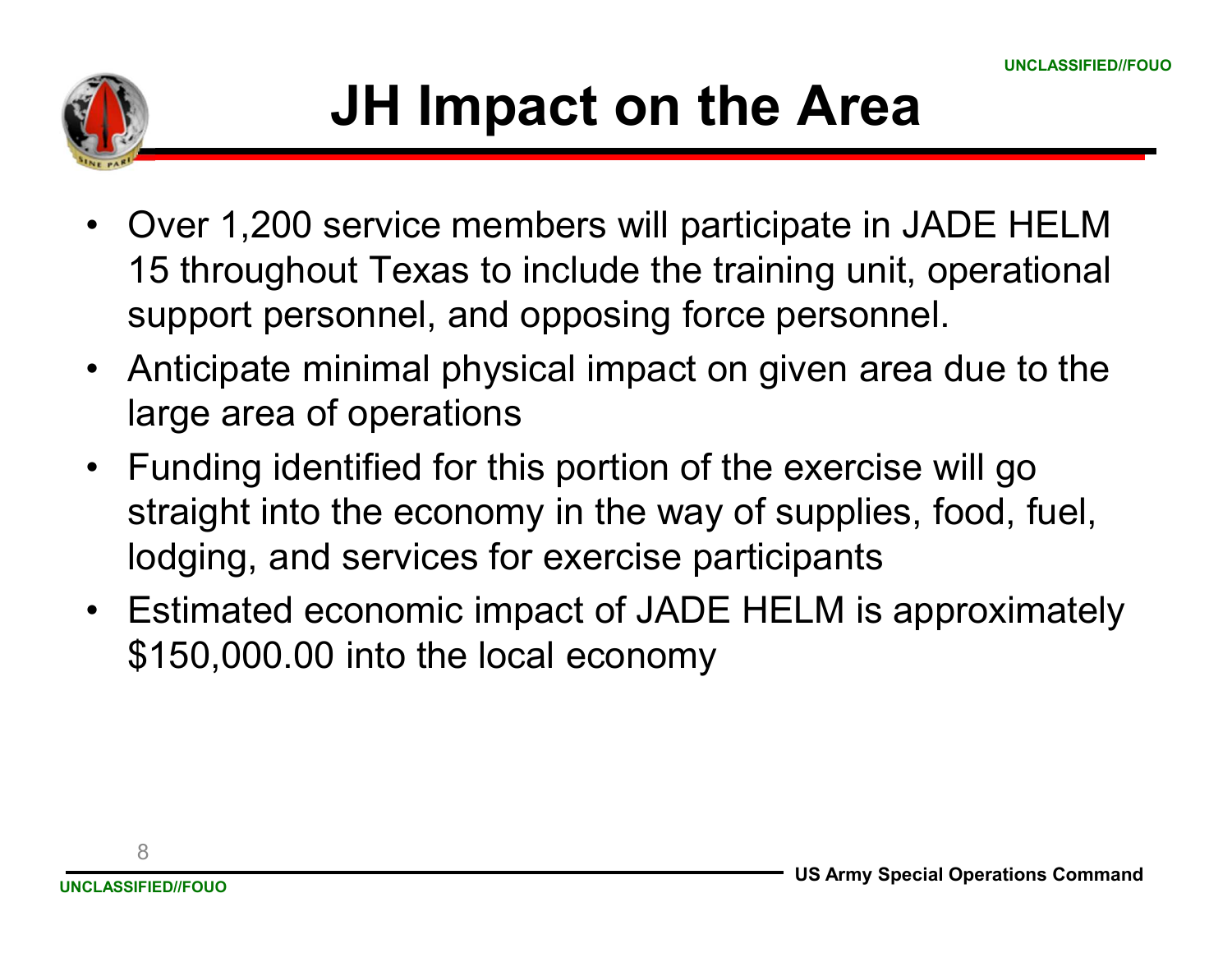

- • Increased military presence
	- Increased aircraft in the area at night
	- May receive noise complaints
	- Some individuals may conduct suspicious activities designed to prepare them for complex environments overseas
	- Local LEO's are fully aware of the exercise
	- Local footprint will be 60-65 personnel
	- Personnel may be carrying weapons with blank ammo
	- Some participants will be wearing civilian attire and driving<br>siglical vabiales civilian vehicles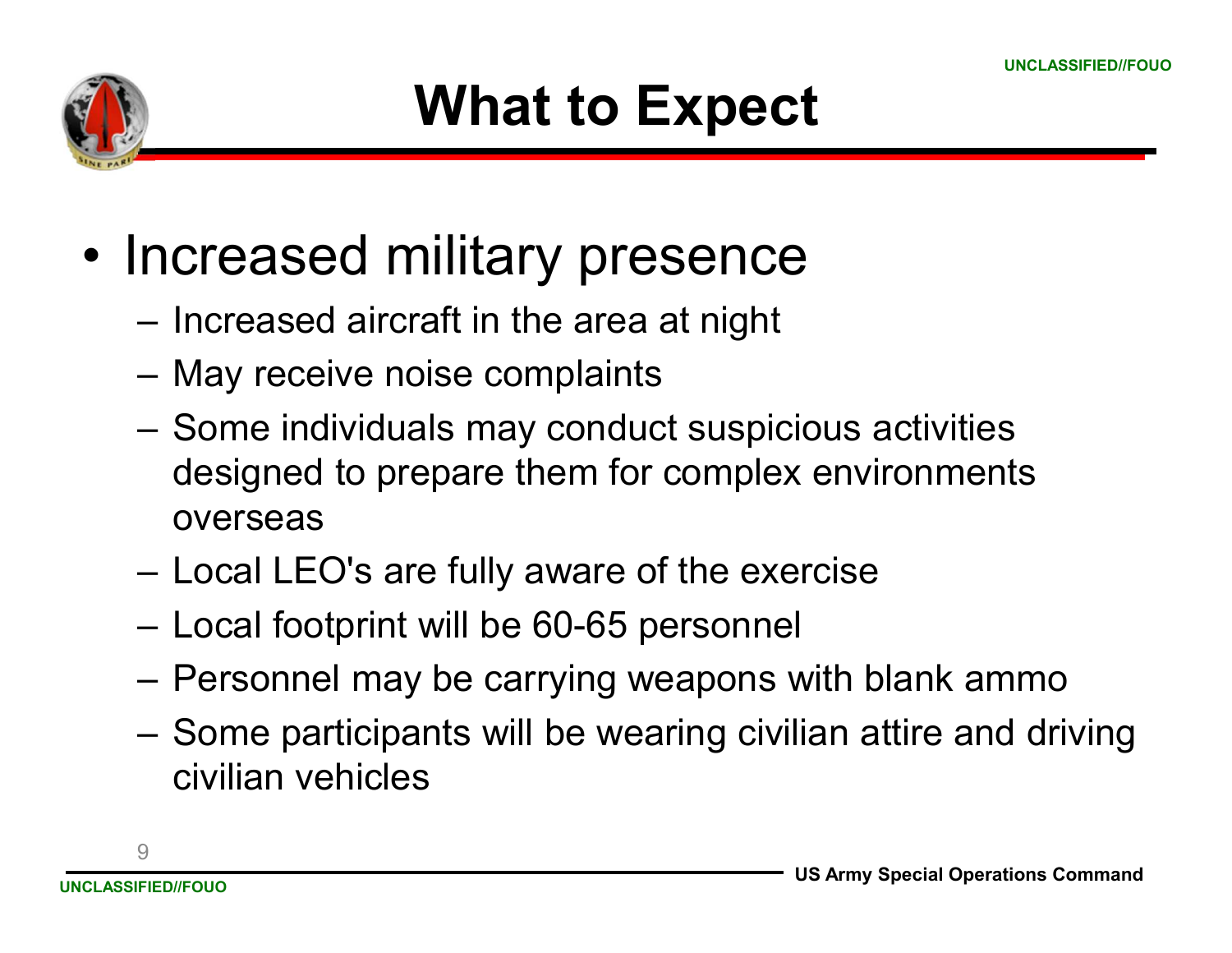

- • Safety for civilians and exercise participants is our number one priority
	- Dai Daily communications between DOD and LEA
	- –Medics located with each element
	- –Coordination with Life Flight and local medical facilities
	- –Exercise Support Team with communications
	- –Clear marking of exercise participants / Use of key words to determine<br>exercise participation exercise participation
	- –Thorough Risk Mitigation Assessment
	- –Coordination with local residents (verbal and written)
	- –Fire conditions reviewed prior to each scenario
	- –Fire extinguisher and other equipment located at each site<br>Rublic Affaire Office will real a mublic experiment reason
	- –Public Affairs Office will make public announcement regarding exercise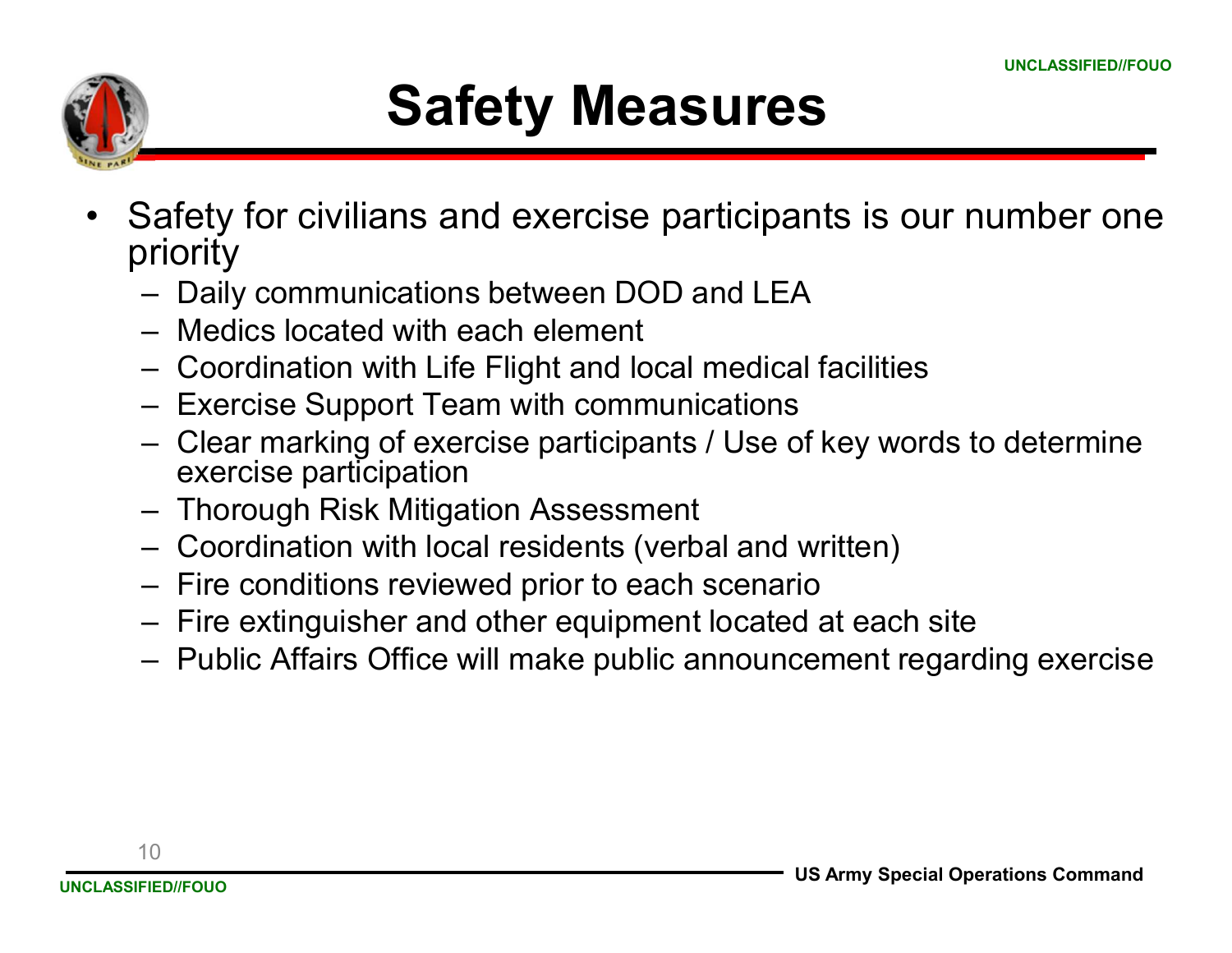**UNCLASSIFIED//FOUO**



#### **Questions / Concerns**